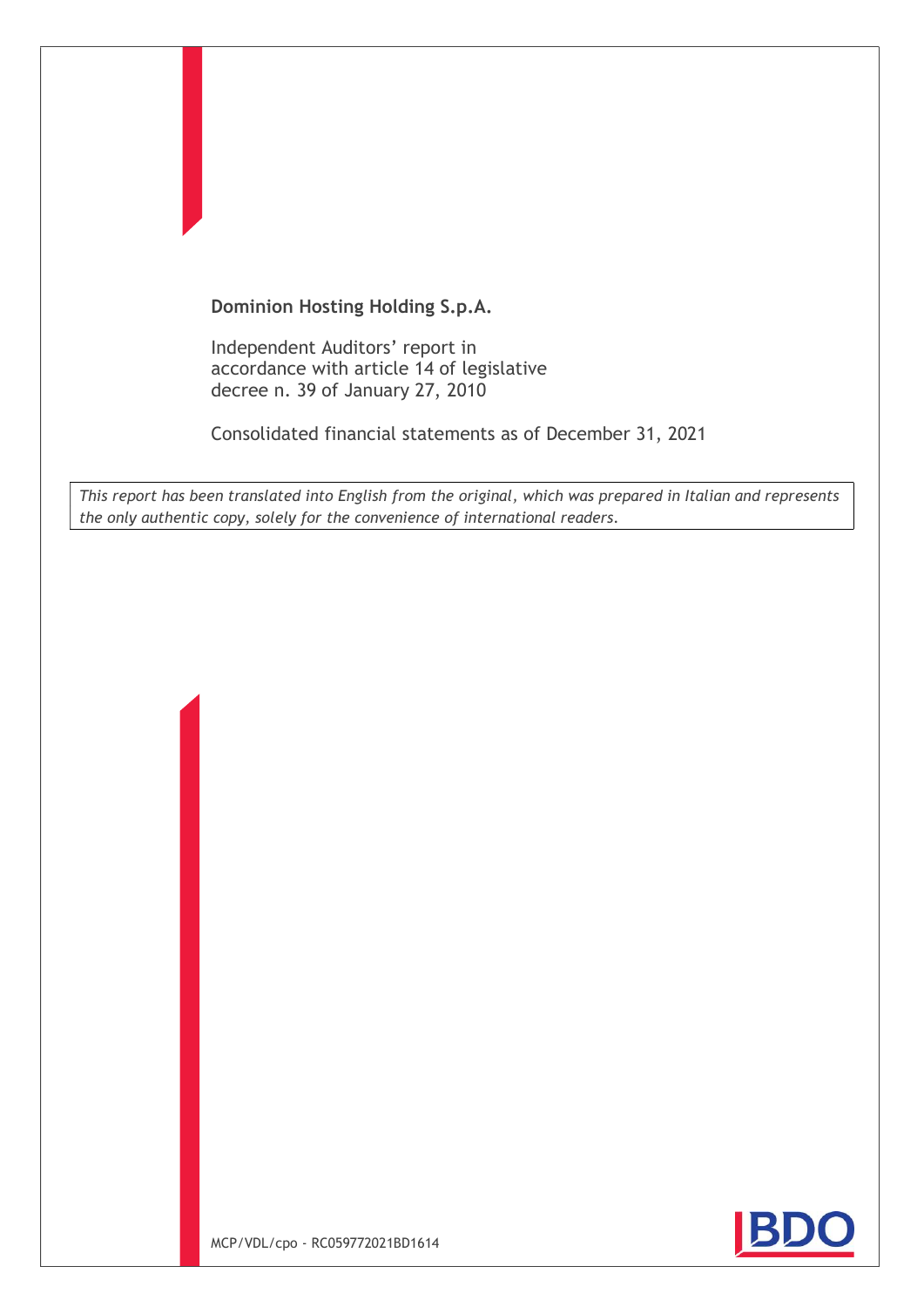



# Independent auditors' report

in accordance with article 14 of legislative decree n. 39 of January 27, 2010

To the Shareholders of Dominion Hosting Holding S.p.A.

# Report on the consolidated financial statements

# **Opinion**

We have audited the accompanying consolidated financial statements of Dominion Hosting Holding S.p.A. (the "Company") and its subsidiaries (the "Group"), which comprise the statement of financial position as of December 31, 2021, the statement of comprehensive income, the statement of cash flow and the statement of changes in shareholders equity for the year then ended, a summary of significant accounting policies and other explanatory notes.

In our opinion, the consolidated financial statements give a true and fair view of the financial position of DHH Group as of December 31, 2021, of the result of its operations and its cash flow for the year then ended in accordance with International Financial Reporting Standards as adopted by the European Union.

#### Basis of opinion

We conducted our audit in accordance with International Standards on Auditing (ISA Italia). Our responsibilities under those standards are further described in the Auditor's Responsibilities For The Audit Of The Consolidated Financial Statements section of this report. We are independent of the company in accordance with ethical requirements and standards applicable in Italy that are relevant to the audit of consolidated financial statements. We believe that the audit evidence we have obtained is sufficient and appropriate to provide a basis for our opinion.

#### Responsibilities of Directors and Those Charged with Governance for the consolidated financial statements

The Directors of Dominion Hosting Holding S.p.A. are responsible for the preparation of consolidated financial statements that give a true and fair view in accordance with International Financial Reporting Standards as adopted by the European Union and, within the limits of the law, for such internal control as Directors they determines is necessary to enable the preparation of consolidated financial statements that are free from material misstatement, whether due to fraud or error.

In preparing the consolidated financial statements, the Directors are responsible for assessing the Group's ability to continue as a going concern, disclosing, as applicable, matters related to going concern and using the going concern basis of accounting unless management either intends to liquidate the Company or to cease operations, or has no realistic alternative but to do so.

Those Charged with Governance are responsible, within the terms provided by the law, for overseeing the Group's financial reporting process.

Bari, Bologna, Brescia, Cagliari, Firenze, Genova, Milano, Napoli, Padova, Palermo, Roma, Torino, Verona

BDO Italia S.p.A. - Sede Legale: Viale Abruzzi, 94 - 20131 Milano - Capitale Sociale Euro 1.000.000 i.v.

Codice Fiscale, Partita IVA e Registro Imprese di Milano n. 07722780967 - R.E.A. Milano 1977842 Iscritta al Registro dei Revisori Legali al n. 167911 con D.M. del 15/03/2013 G.U. n. 26 del 02/04/2013

BDO Italia S.p.A., società per azioni italiana, è membro di BDO International Limited, società di diritto inglese (company limited by guarantee), e fa parte della rete internazionale BDO, network di società indipendenti.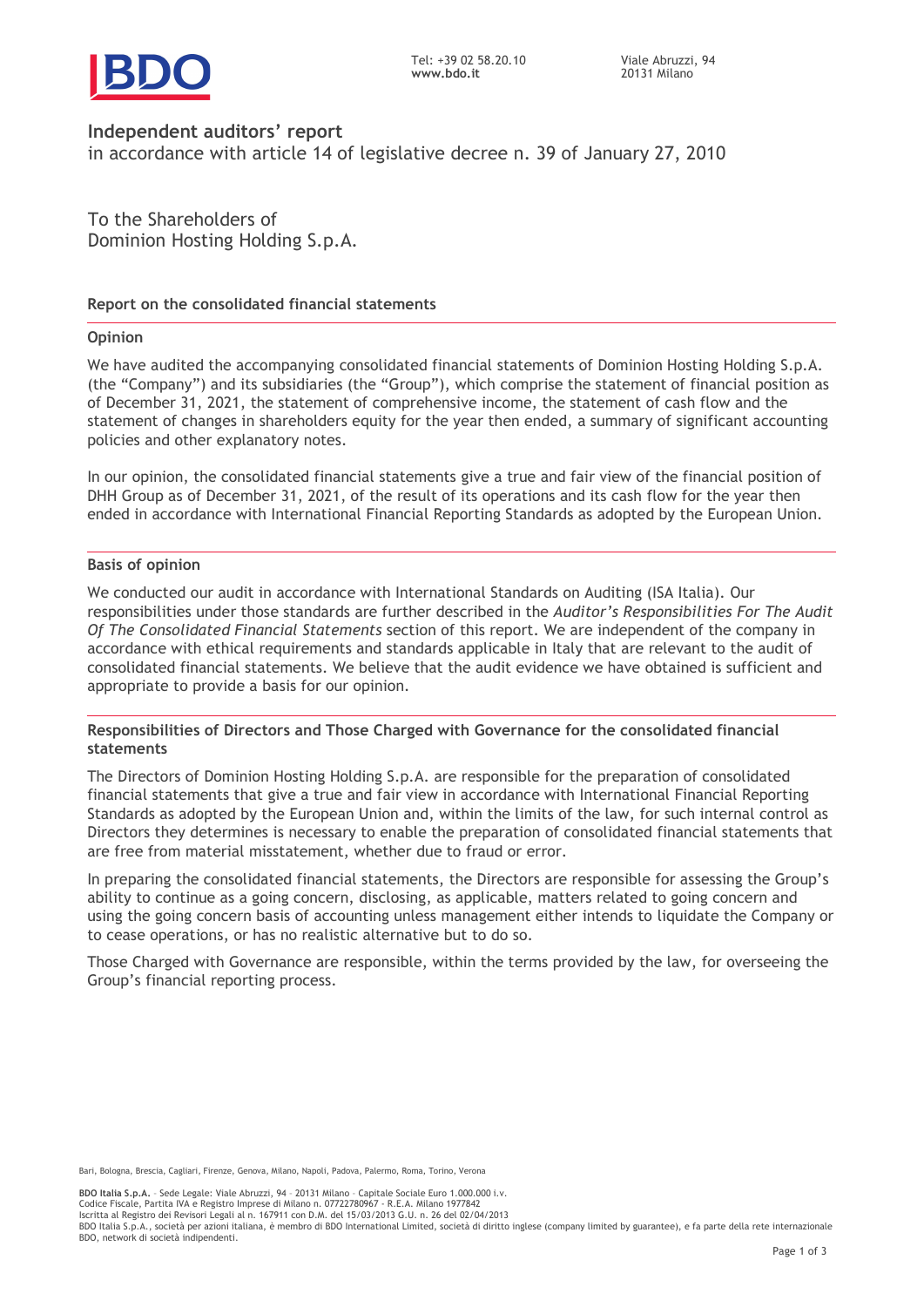

# Auditor's Responsibilities for the Audit of the Consolidated financial Statements

Our objectives are to obtain reasonable assurance about whether the consolidated financial statements as a whole are free from material misstatement, whether due to fraud or error, and to issue an auditor's report that includes our opinion. Reasonable assurance is a high level of assurance, but is not a guarantee that an audit conducted in accordance with International Standards on Auditing (ISA Italia) will always detect a material misstatement when it exists. Misstatements can arise from fraud or error and are considered material if, individually or in aggregate, they could reasonably be expected to influence the economic decisions of users taken on the basis of these consolidated financial statements.

As part of an audit in accordance with International Standards on Auditing (ISA Italia), we have exercised professional judgment and maintained professional skepticism throughout the audit. In addition:

- we have identified and assessed the risks of material misstatement of the consolidated financial statements, whether due to fraud or error, designed and performed audit procedures responsive to those risks, and obtained audit evidence that is sufficient and appropriate to provide a basis for our opinion. The risk of not detecting a material misstatement resulting from fraud is higher than for one resulting from error, as fraud may involve collusion, forgery, intentional omissions, misrepresentations, or the override of internal control;
- we have obtained an understanding of internal control relevant to the audit in order to design audit procedures that are appropriate in the circumstances, but not for the purpose of expressing an opinion on the effectiveness of the Group's internal control;
- we have evaluated the appropriateness of accounting policies used and the reasonableness of accounting estimates and related disclosures made by the Directors;
- we have concluded on the appropriateness of Directors' use of the going concern basis of accounting and, based on the audit evidence obtained, whether a material uncertainty exists related to events or conditions that may cast significant doubt on the Group's ability to continue as a going concern. If we conclude that a material uncertainty exists, we are required to draw attention in our auditor's report to the related disclosures in the financial statements or, if such disclosures are inadequate, to consider this matter in forming our opinion. Our conclusions are based on the audit evidence obtained up to the date of our auditor's report. However, future events or conditions may cause the Group to cease to continue as a going concern;
- we have evaluated the overall presentation, structure and content of the consolidated financial statements, including the disclosures, and whether the consolidated financial statements represent the underlying transactions and events in a manner that achieves fair presentation.
- we have obtained sufficient appropriate audit evidence regarding the financial information of the entities within the Group to express an opinion on the consolidated financial statements. We are responsible for the direction, supervision and performance of the group audit. We remain solely responsible for our audit opinion.

We have communicated with those charged with governance, identified at an appropriate level as required by ISA Italia, regarding, among other matters, the planned scope and timing of the audit and significant audit findings, including any significant deficiencies in internal control that we identify during our audit.